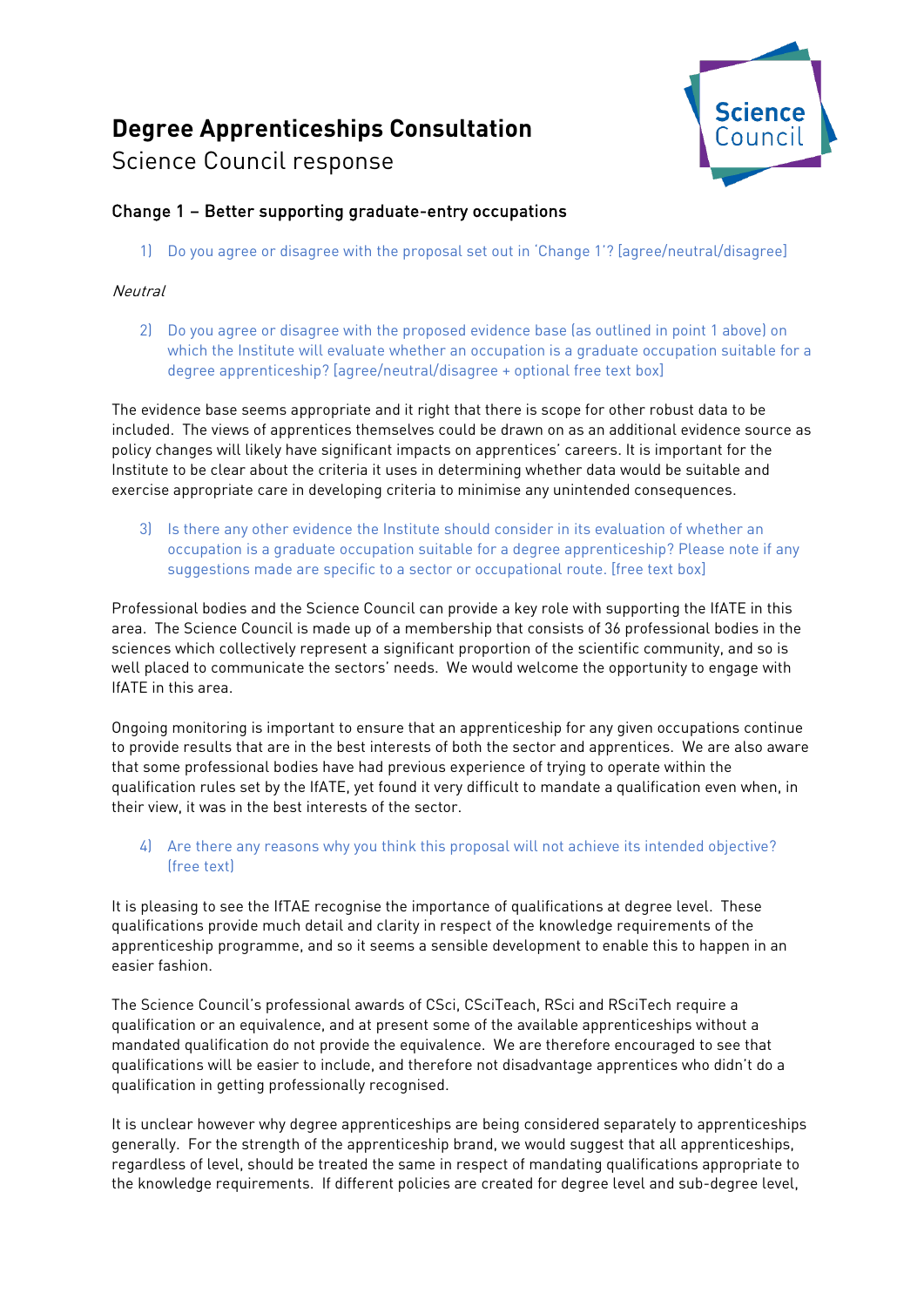there is a risk of this policy decision reinforcing the often held notion that academic qualifications are superior to technical education.

# Change 2 - Integration of on-the-job and off-the-job training

5) Do you agree or disagree with the proposal set out in 'Change 2'? [agree/neutral/disagree]

# Neutral

6) Are there any reasons why you think this proposal will not achieve its intended objective? (free text)

Ensuring that the on and off the job training are mutually reinforcing is essential to any successful apprenticeship scheme. However, it may be useful for the IfATE consider the following as they develop this further:

- Linking the learning aims of the programme to a professional qualification will ensure that learning aims are occupationally specific, which would ensure all learning, whether on the job or off the job, is linked to the occupation. The Registered Scientist (RSci) award, for example, is a competency award that requires a foundation of knowledge and has been designed by peers within the sector.
- It is important to ensure that the integration the on and off the job training does not lead to important science aspects being overlooked, especially in relation to topics which may not be relevant to the immediate job role in hand, but are relevant to the wider occupation and onward progression. This is particularly important given the increasingly multi-disciplinary nature of many science occupations.
- Degrees that operate within a degree apprenticeship should meet professional bodies accreditation requirements. Many professional bodies have very well established and respected degree accreditation programmes that employers, learners and HEIs value.
- Measures need to be in place for individuals who, through no fault of their own, are unable to complete their apprenticeship programme (i.e. redundancy). Without the employer involvement, the individual's apprenticeship programme would cease and preventing the apprentice's degree progression. Measures might include 'step off' qualifications or 'banking' of achieved learning which can be transferred to a new employer/training provider.
- 7) Are there any additional ways in which you think the objective to integrate on- and off the-job training can be achieved? (free text)

The degree element of the programme should have scope to be broader than what is defined by the knowledge, skills and behaviours listed within the apprenticeships. Degrees in the sciences are widely respected due the breadth and depth of knowledge they contain. This is incredibly important for onward progression and being able to operate in a multi-disciplinary fashion, which is highly valued by employers in the sciences. We would therefore urge allowances to be made for a suitable breadth and depth of knowledge to be taught, that may not be immediately relevant for the individuals' job role, but is essential for future career progression.

# Change 3 - Alignment between apprenticeship KSBs and degree learning outcomes

Do you agree or disagree with the proposal set out in 'Change 3'? [agree/neutral/disagree]

**Neutral**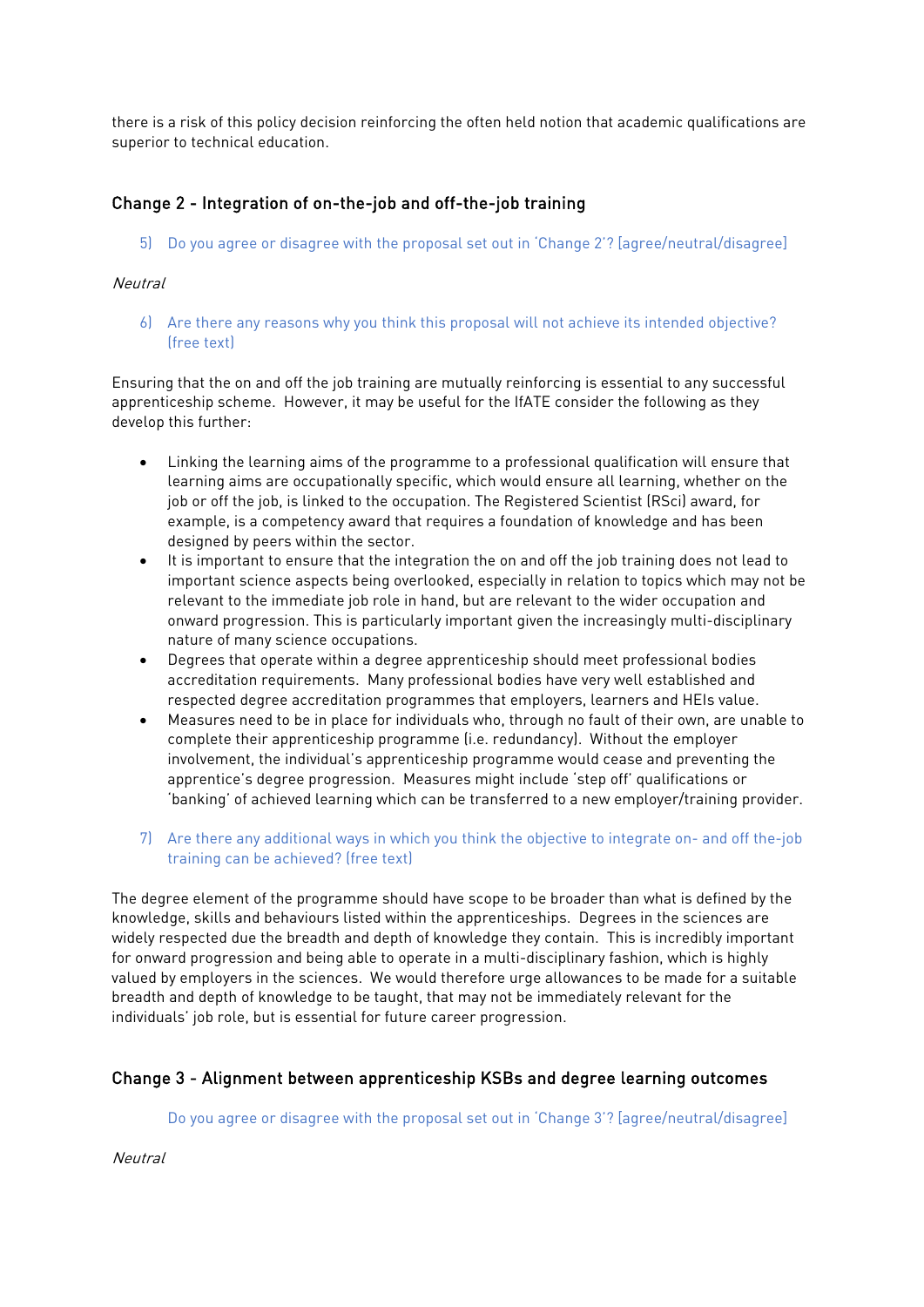8) Are there any reasons why you think this proposal will not achieve its intended objective? (free text)

Similar to the points outlined in the previous sections it may be useful for the IfATE consider the following :

- KSBs within the apprenticeship standard need to be broad enough to ensure appropriate apprentices are equipped with the knowledge they will need for career advancement and to contribute to the success of UK science.
- It could be beneficial to create a mechanism which would enable apprentices' views to feed into policy developments in a meaningful fashion. Apprentices are a key stakeholder in apprenticeships and so it is important that their views regarding how their degree could be impacted are considered, especially considering that the degree award will be the property of the apprentice rather than the employer.
- Degree apprenticeships should meet professional body accreditation requirements. It is important that the description of the KSBs within standards does not prevent this from happening.
- 9) Are there any additional ways in which you think the objective to align the learning outcomes of the apprenticeship and degree can be secured? (free text)

#### No response

# Change 4 - Integration of assessment

10) Do you agree or disagree with the proposal set out in 'Change 4'? [agree/neutral/disagree]

#### Neutral

11) Are there any reasons why you think this proposal will not achieve its intended objective? (free text)

In the sciences there are currently a limited number of End Point Assessment Organisations (EPAOs). Those EPAOs tend to deliver assessments at multiple levels, including degree. There is a risk that removing their ability to deliver assessments to degree could cause their business models to become unviable, therefore presenting risk that apprentices on level 3 or 5 programmes may not be able to complete. It may be useful to carry out impact analysis of this risk prior to implementation of this proposal.

12) Are there any additional ways in which you think the objective to integrate the assessment of degree apprenticeships can be secured? (free text)

#### No response

# Change 5 - Participation of an independent assessor with occupational expertise

13) Do you agree or disagree with the proposal set out in 'Change 5'? [agree/neutral/disagree]

#### **Neutral**

14) Are there any reasons why you think this proposal will not achieve its intended objective? (free text)